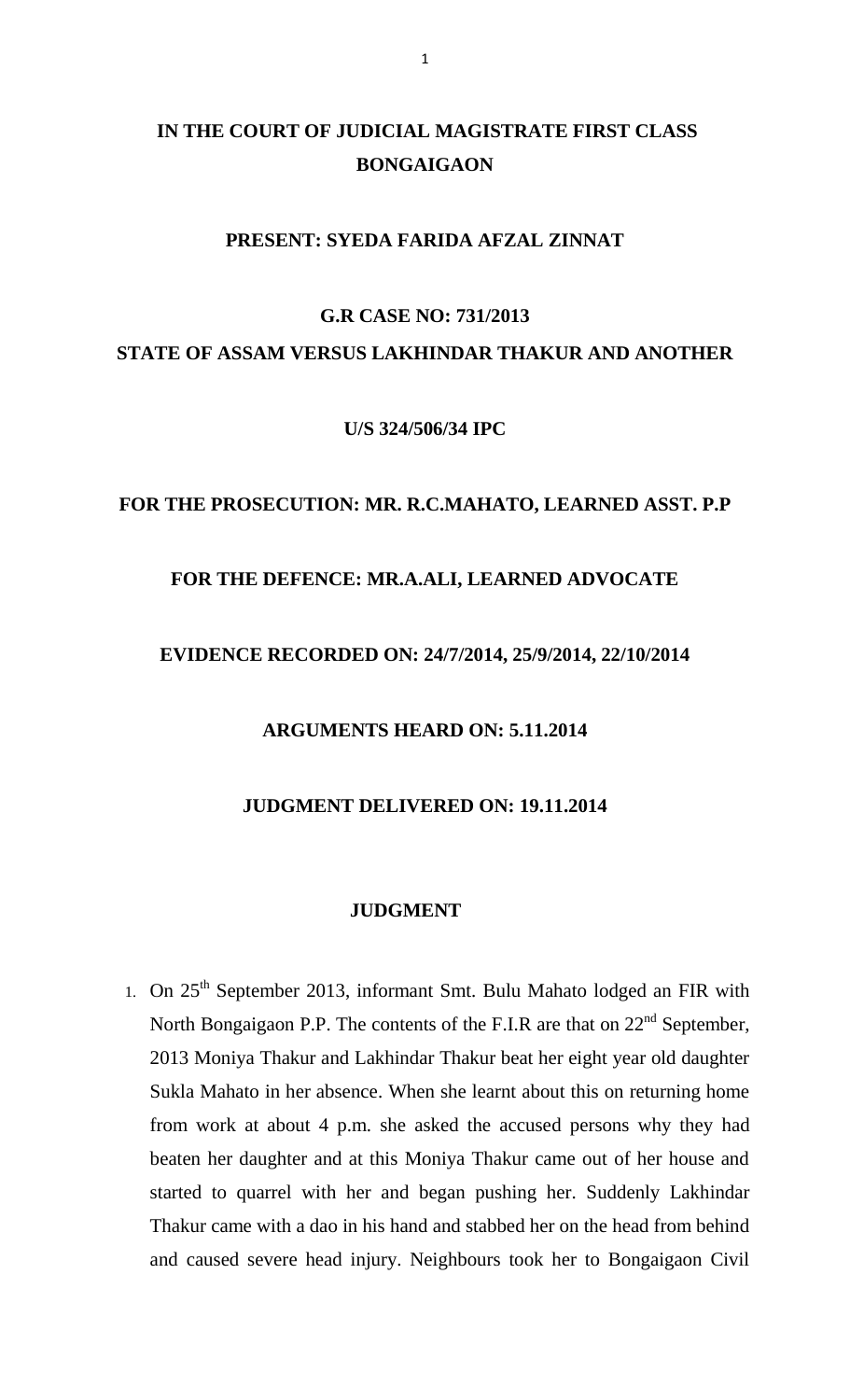Hospital. It is also written in the F.I.R that as she was undergoing treatment there was delay in lodging the F.I.R. The FIR was entered into the General Diary vide North Bongaigaon P.P G.D Entry No. 640 dated 25/9/2013 and was forwarded to Bongaigaon P.S for registering a case where Bongaigaon P.S Case No. 476/13 u/s 323/325/34 I.P.C was registered and investigation was carried on. During investigation a prima facie case was found to be well established under sections 324/354/34 IPC against the accused persons above named and accordingly Police submitted Charge Sheet U/S 324/354/34 IPC against the accused persons above named.

- 2. Cognizance had been taken under sections 324/354/34 IPC against the accused persons.
- 3. Upon appearance copies of the relevant documents were supplied to the accused persons in compliance with section 207 Cr.P.C.
- 4. After considering the relevant documents produced by the police I found prima facie materials under sections 324/354/34 IPC against the accused persons. Accordingly particulars of the offences were explained to the accused persons to which they pleaded not guilty and claimed to be tried.
- 5. Prosecution adduced the evidence of six witnesses. After closure of prosecution evidence the accused persons were examined under section 313 Cr.P.C in which they denied all the allegations levelled against them but declined to adduce any evidence.
- 6. After considering the relevant documents and after hearing the defence and the prosecution I find that following are the points to be determined in this case:
	- 1) Whether the accused persons on 22.9.2013 at about 4 pm at New Bongaigaon, Chinese Market at 4 PM, in furtherance of their common intention voluntarily caused hurt to the informant by means of any instrument for shooting, stabbing or cutting, or any instrument which, used as a weapon of offence, is likely to cause death, or by means of fire or any heated substance, or by means of any poison or any corrosive substance, or by means of any explosive substance or by means of any substance which it is deleterious to the human body to inhale, to swallow or to receive into the blood, or by means of any animal, and thereby committed an offence punishable under section 324 IPC?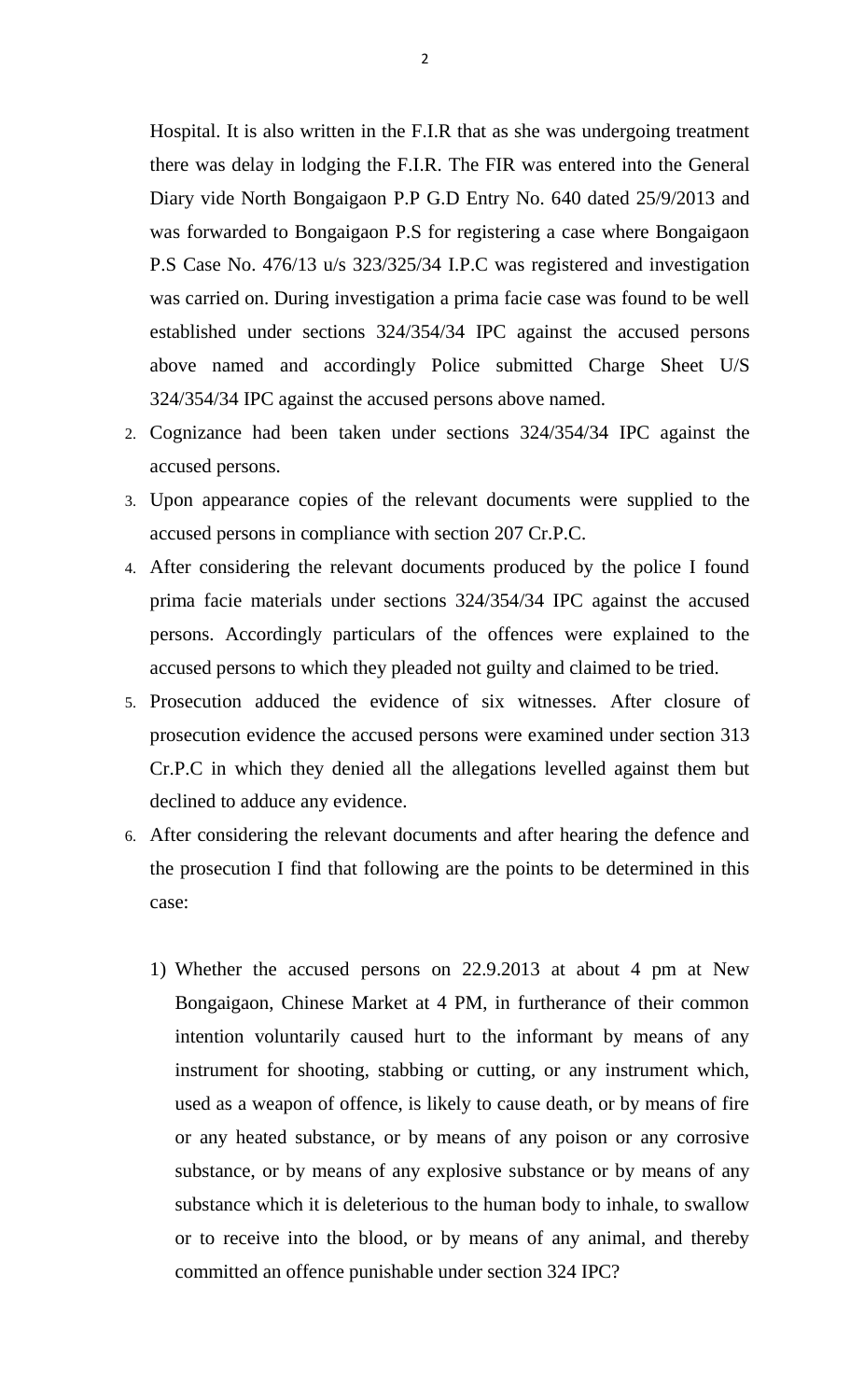2) Whether the accused persons on or about the same date, time and place, in furtherance of their common intention used criminal force to the informant by pushing her intending to outrage or knowing it to be likely that they will thereby outrage her modesty and thereby committed an offence punishable under section 354 IPC?

## 7. DISCUSSION ON EVIDENCE, DECISION AND REASONS THEREOF:

- 8. PW1 is the informant. She stated that the accused persons are her neighbours. That, about ten months ago one afternoon at about 4 p.m. when she returned from work her daughter Sukla Mahato told her that Moniya Thakur had beaten her. That, on hearing this, she went to ask Moniya why she had beaten her daughter and Moniya started quarrelling and raised hand at her. That, both of them got involved in a scuffle and then Moniya's husband Lakhindar came from behind and stabbed her with a bothi (a long curved knife used for cutting or stabbing). That, she became unconscious and regained her consciousness at the hospital where she stayed for about three days.
- 9. During her cross examination she stated that the accused persons often get drunk and quarrelled with her.
- 10. PW2 Mamoni Ghosh stated that both the informant and the accused persons are her neighbours. That, at the time of the occurrence at about 4 p.m. about ten months ago she was at her home when she went outside on hearing quarrel between Bulu Mahato and Moniya Thakur and saw Lakhindar Thakur stab Bulu Mahato on her head from behind. That, Bulu Mahato received injury on her head and her head bled. That, people called ambulance and she also went with Bulu Mahato to the hospital.
- 11. During cross examination she stated that she does not know the reason of the quarrel. She denied to the suggestion that she deposed falsely to implicate the accused persons.
- 12. PW3 Dr. Kochi Ali Ahmed stated that on 22/9/2013 at about 5.40 p.m. he examined Mrs. Bulu Mahato and found the following injuries:
	- i. Incised wound of  $3inch \times \frac{1}{2}$  inch $\times \frac{1}{4}$  inch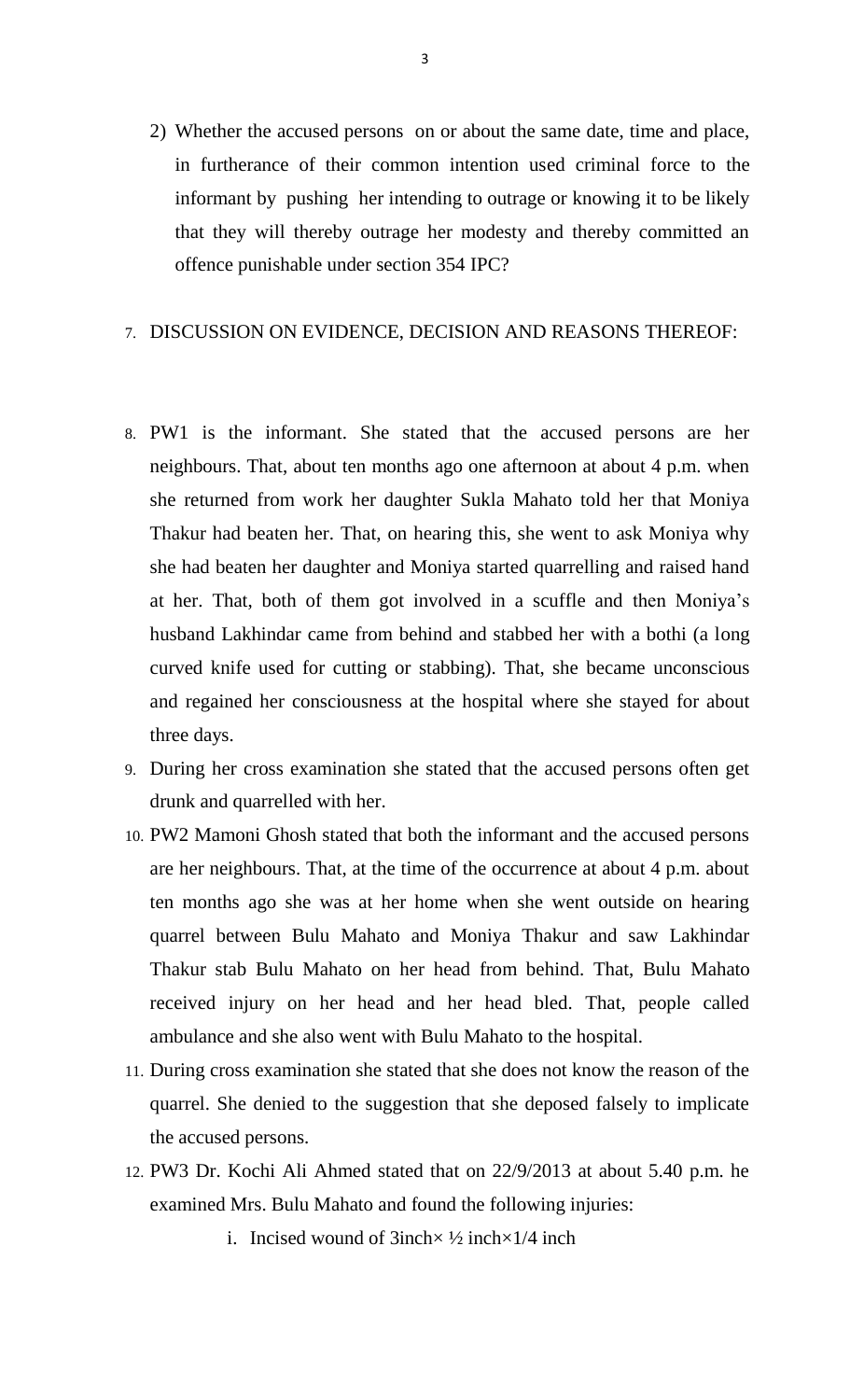- 13. PW3 opined that the injury is simple in nature caused by sharp weapon and injury was fresh. He exhibited his report as Exhibit 1 and his signature as Exhibit 1(1). He further deposed that the patient was referred to him by Dr. C.R. Hazarika who examined the patient initially and found one cut wound on the back side of head. He exhibited the report as Exhibit 2 and the signature of Dr. C.R. Hazarika as Exhibit 2(1).
- 14. During cross examination he stated that such kind of injury cannot happen by falling on hard substance.
- 15. PW4 Manu Ray stated that the occurrence took place about a year ago. That, when he was at the shop he heard that Lakhindar had stabbed Bulu and that he knows that ambulance came to take Bulu to the hospital.
- 16. PW5 Sikha Dey stated that she knows the informant and the accused persons. That, at the time of the occurrence at about 4 p.m. about ten months ago she was at her home. That, she went outside on hearing commotion and saw that Moniya Thakur and Lakhindar Thakur were quarrelling with Bulu and that she saw Lakhindar stab Bulu Mahato on her head from behind with a bothi. That, her head bled and people called ambulance and took Bulu to the hospital.
- 17. During cross examination PW5 stated that the place of occurrence is near her house and that she did not see any quarrel between the informant and the accused persons prior to this incident.
- 18. PW6 Dulal Sarkar is the Investigating Officer who stated that on 25/9/2014 the informant Bulu Mahato lodged an ejahar at North Bongaigaon P.P. He entered it in the General Diary and forwarded the ejahar to Bongaigaon P.S. He further stated that he recorded the statement of the informant immediately and on the next day he visited the place of occurrence and drew the sketch map and recorded statements of witnesses. He collected the medical report of the informant as she had already taken treatment on 22/9/2013. He identified the signature of S.I. D. Sharma as Exhibit 3(1) who submitted the charge sheet i.e. Exhibit 3 against the accused Lakhindar Thakur and Moniya Thakur u/s 324/354/34 IPC.
- 19. The PW6 stated in his cross examination that when he reached the place of occurrence he met the witnesses there. He also stated that the distance between the houses of the complainant and the accused persons is about 50 metres.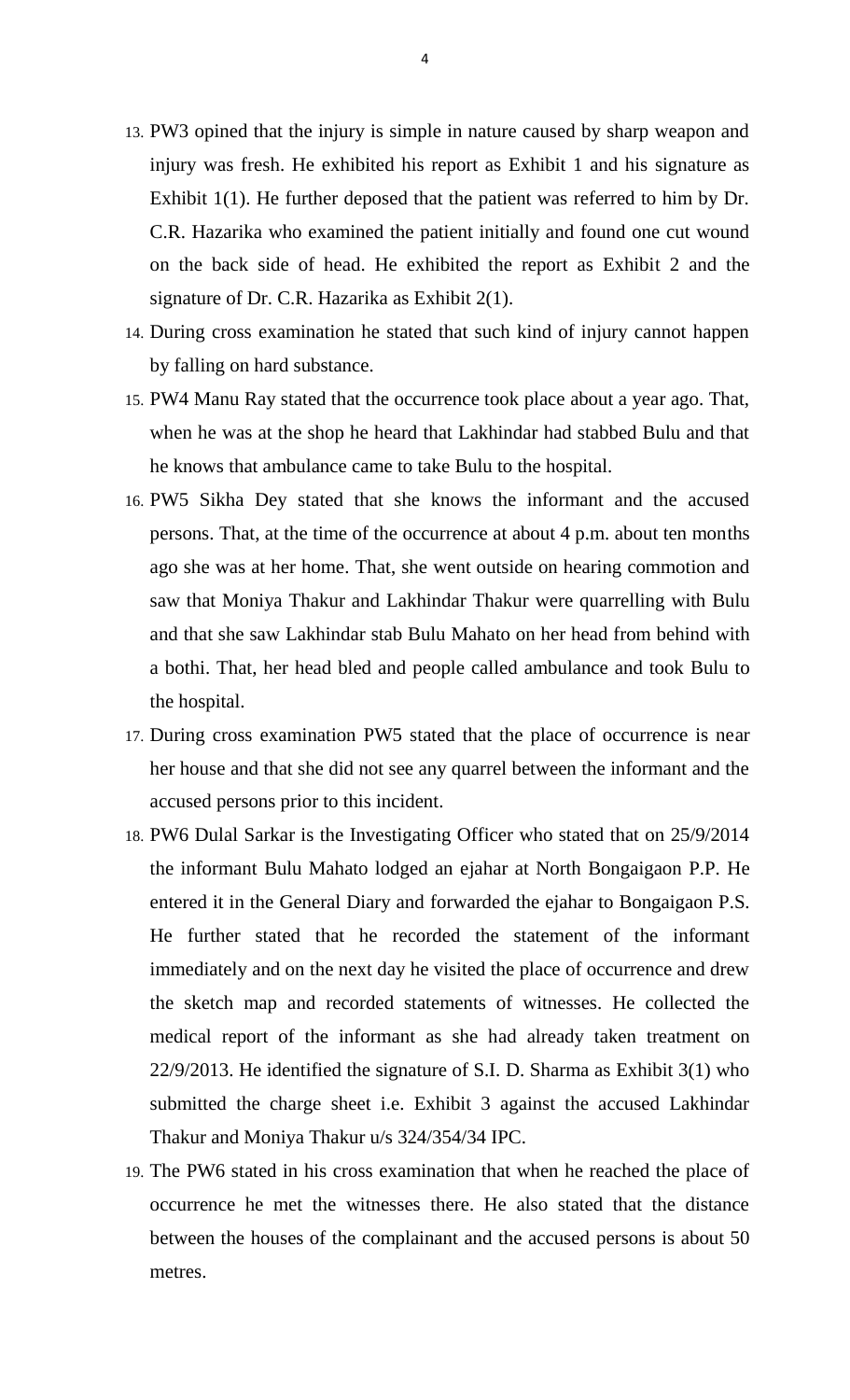- 20. I have carefully gone through the ejahar and the evidence of the prosecution witnesses. There is no discrepancy between the contents of the ejahar and the evidence of the PWs. PW1, PW2 and PW5 corroborated each other. Further, the evidence of the PW3 i.e. the Medical Officer lends support to the evidence of the PWs. PW3 even made it clear during cross examination that the kind of injury mentioned in his report cannot take place by falling on hard substance. I find no reason to not believe the PW1, PW2 and PW5 who are the prime witnesses in this case. After a thorough appreciation of the evidence on record I find that the evidence of PW1, PW2, PW3 and PW5 are cogent and trustworthy. Defence could not shake their credibility during cross examination.
- 21. The Investigating Officer has not seized the weapon of offence but the medical report clearly states that the injury was caused by sharp weapon. According to PW1, PW2 and PW5 the accused Lakhindar Thakur stabbed Bulu Mahato with a bothi which is a sharp knife used in household for cutting and stabbing. All these three witnesses have stated in unison that the weapon used was a bothi. The fact that the IO did not perform his part to attempt to seize the weapon of offence is not fatal to the prosecution case when three eye witnesses have testified regarding the nature of the weapon. Further, in my considered opinion, when there is sufficient just and cogent evidence including medical report regarding the nature of weapon used to inflict the injury, the defect of prosecution, more accurately, the lack of prudence of the IO should not benefit the accused.
- 22. During her evidence in chief PW1 Bulu Mahato has stated that when she went to ask accused Moniya why she and her husband had beaten her daughter, Moniya Thakur quarrelled with her and she got involved in a scuffle. It becomes clear that Bulu Mahato and Moniya Thakur both quarrelled with each other and therefore I am of the considered opinion that accused Moniya Thakur did not outrage the modesty of Bulu Mahato. Also, there is nothing on record to show that accused Lakhindar Thakur outraged the modesty of Bulu Mahato.
- 23. I find no material against the accused Moniya Thakur to convict her under section 324 IPC and section 354 IPC. Hence I acquit her and set at liberty. However there is sufficient material on record to convict the accused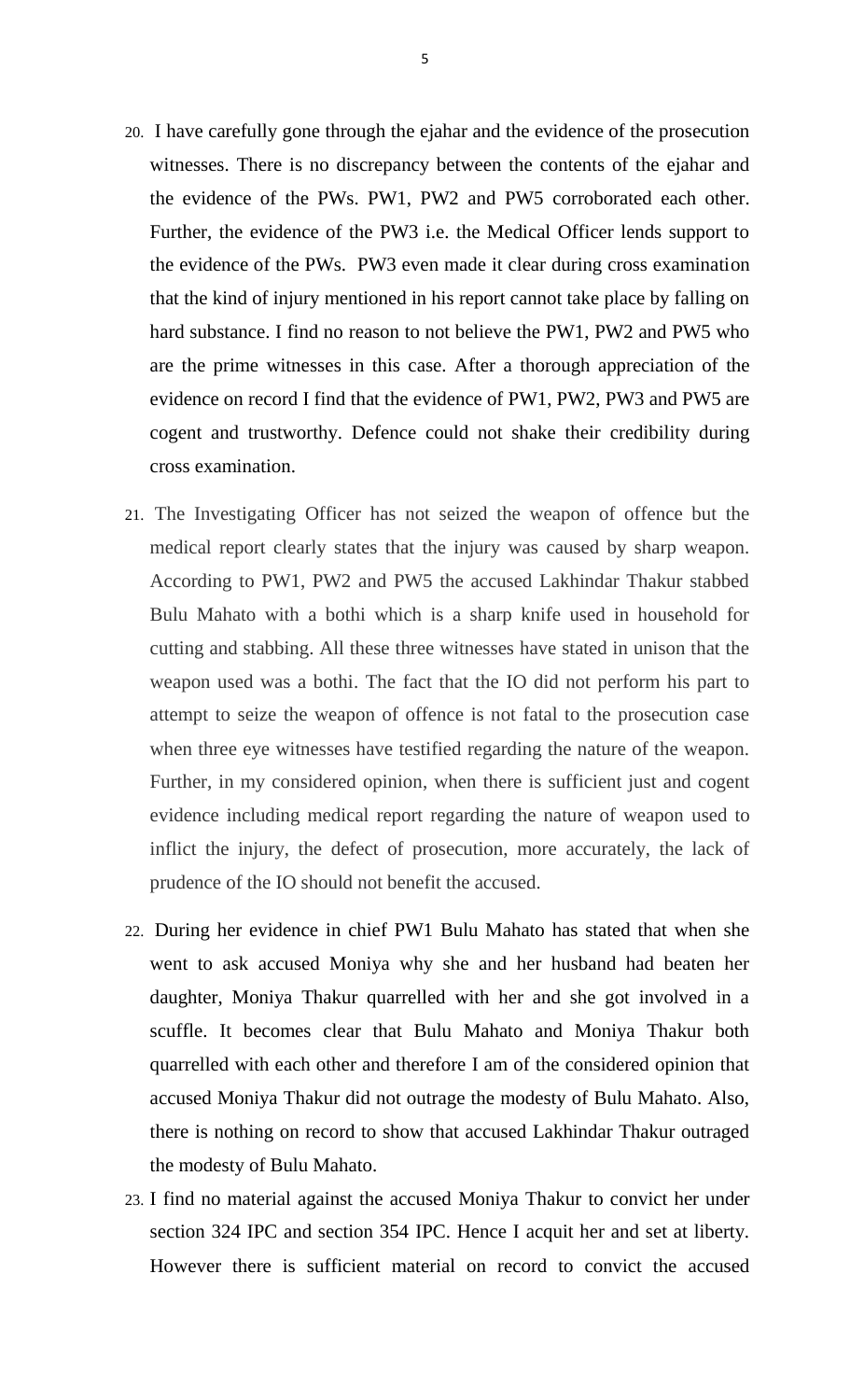Lakhindar Thakur under section 324 IPC. Thus I convict him under section 324 IPC.

24. I have considered the provisions of Probation of Offenders' Act, 1958. I do not find any ground to extend the provision of this beneficial legislation to the accused.

#### SENTENCE HEARING:

- 25. Heard the accused on the point of sentence. He pleaded for leniency on the ground that he has a family dependent on him. His plea is recorded in a separate sheet.
- 26. Considering all aspects accused Lakhindar Thakur is convicted of the offences under section 324 IPC and sentenced to undergo rigorous imprisonment for a period of three months. His Bail Bond stands cancelled.

#### **Order**

The accused Moniya Thakur is acquitted of the offence U/S 324/354 IPC and set at liberty. Accused Lakhindar Thakur is convicted of the offences under sections 324 IPC and sentenced to undergo rigorous imprisonment for a period of three months. His Bail Bond stands cancelled. Given under the hand and seal of this court on this the 19 th day November, 2014.

Syeda Farida Afzal Zinnat, AJS

# J.M (1<sup>st</sup> CLASS) BONGAIGAON

## APPENDIX:

Following are the lists of exhibits which were exhibited during the trial:

- 1) Exhibit 1,2: Medical Report
- 2) Exhibit 1(1): Signature of PW3, i.e. the M.O